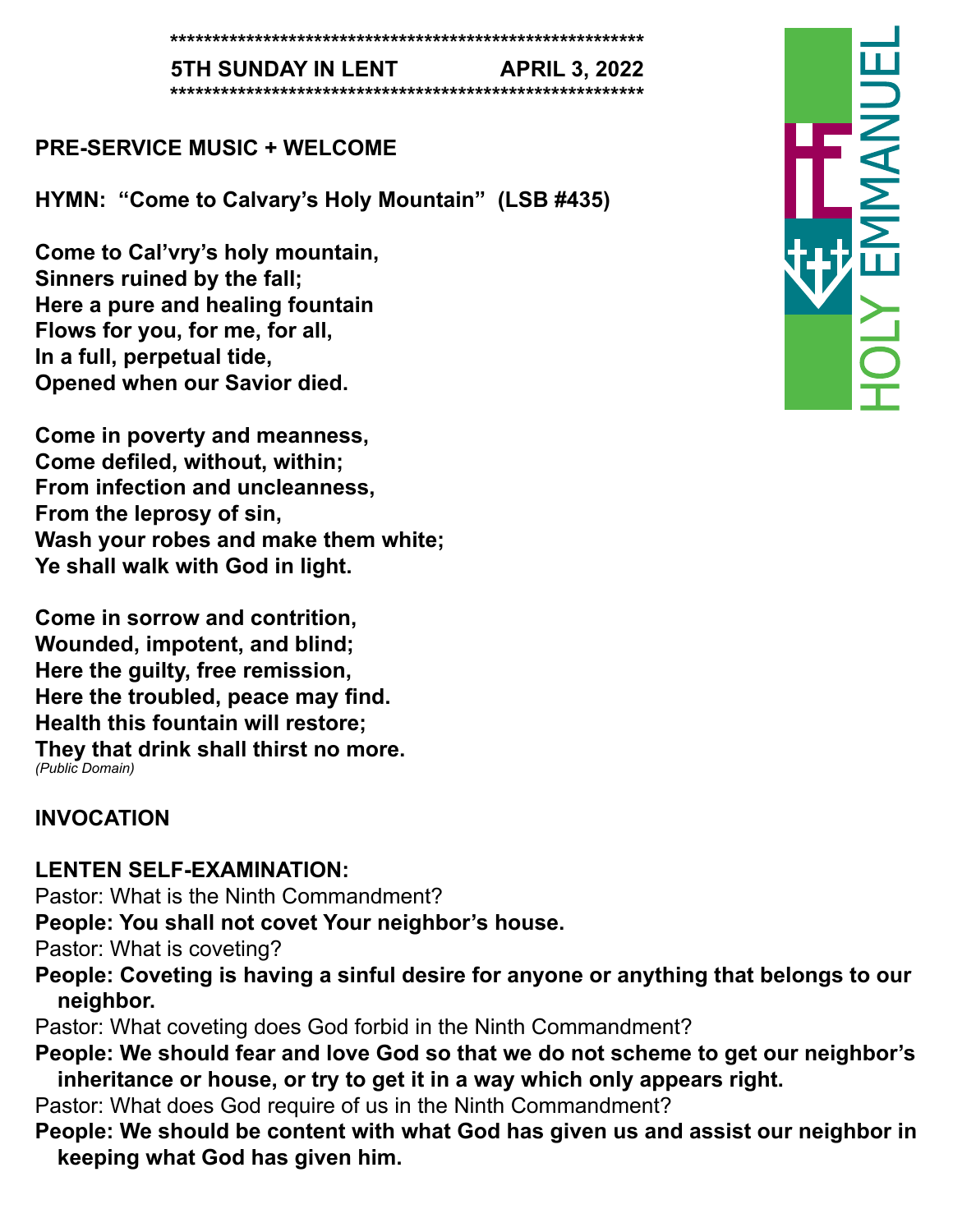Pastor: What is the Tenth Commandment?

- **People: You shall not covet your neighbor's wife, or his manservant or maidservant, his ox or donkey, or anything that belongs to your neighbor.**
- Pastor: What coveting does God forbid in the Tenth Commandment?
- **People: According to this command we should fear and love God so that we do not entice or force away our neighbor's wife, workers, or animals, or turn them against him.**
- Pastor: What does God require of us in the Tenth Commandment?
- **People: We should be content with the helpers God has given us and encourage our neighbor's helpers to be faithful to them.**
- Pastor: What does God particularly impress upon us in the last two Commandments?
- **People: In God's sight evil desire, or coveting, is indeed sin and deserves condemnation. For God wants us to love Him and to have holy desires.**

## **CONFESSION OF SIN:**

Pastor: If we say we have no sin, we deceive ourselves, and the truth is not in us.

**People: But if we confess our sins, God, who is faithful and just, will forgive our sins and cleanse us from all unrighteousness.**

Pastor: Let us then confess our sins to God our Father.

**People: Most merciful God, we confess that we are by nature sinful and unclean. We have sinned against You in thought, word, and deed, by what we have done and by what we have left undone. We have not loved You with our whole heart; we have not loved our neighbor as ourself. We justly deserve Your present and eternal punishment. For the sake of Your Son, Jesus Christ, have mercy on us. Forgive us, renew us, and lead us, so that we may delight in Your will and walk in Your ways to the glory of Your holy name. Amen.** 

## **ABSOLUTION**

**SONG: "White as Snow" (Leon Olguin)**

**White as snow, white as snow, Though my sins were as scarlet, Lord, I know, Lord, I know That I'm clean and forgiven. Through the power of Your blood, Through the wonder of Your love, Through faith in You I know that I can be White as snow. (Repeat)** *(C. 1990 Sound Truth Publishing. Used by permission. CCLI #522460)*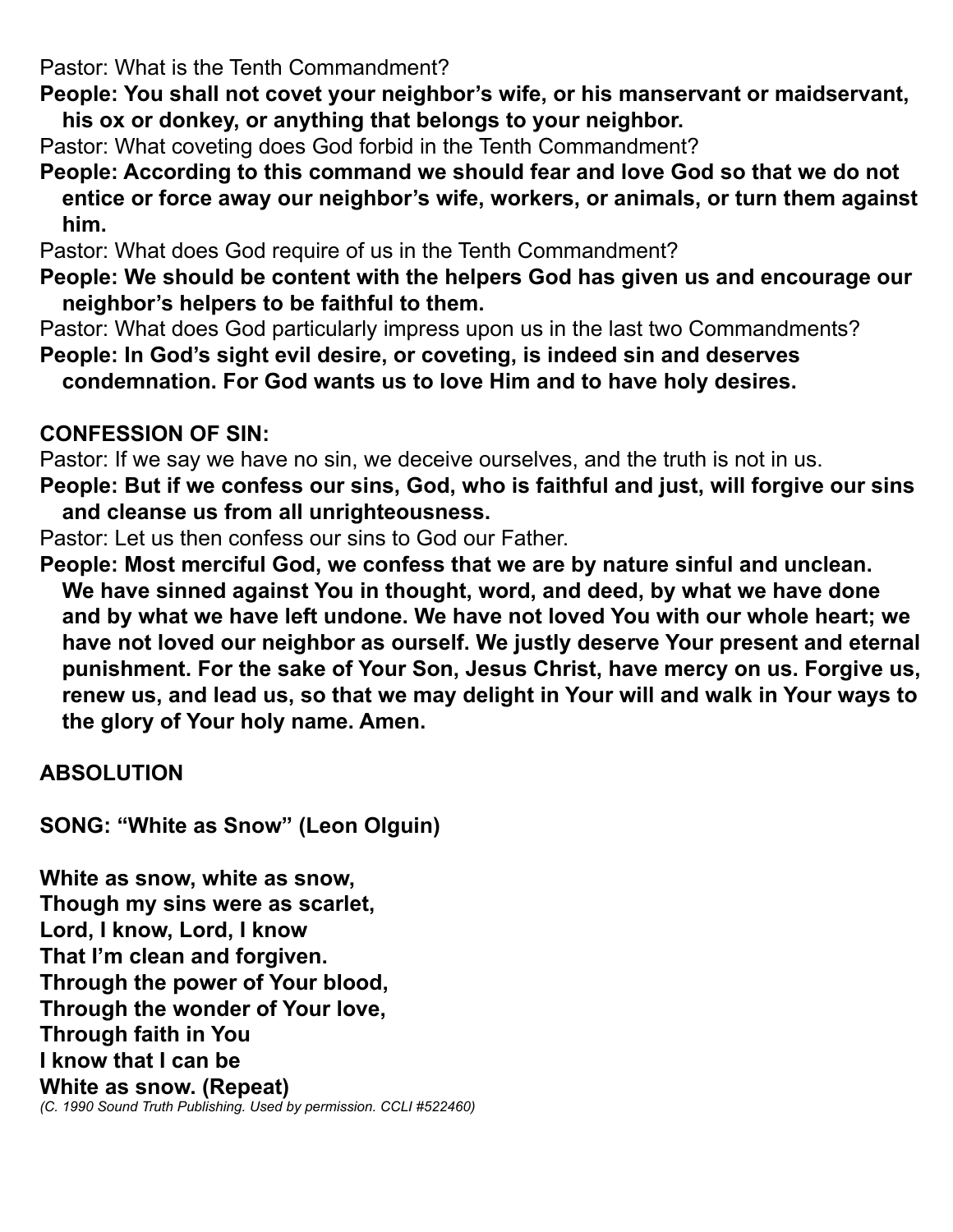## **EPISTLE READING: Philippians 3:4-14**

 $^{\rm 4}$ ...If anyone else thinks he has reasons to put confidence in the flesh, I have more:  $^{\rm 5}$ circumcised on the eighth day, of the people of Israel, of the tribe of Benjamin, a Hebrew of Hebrews; in regard to the law, a Pharisee;  $6$  as for zeal, persecuting the church; as for legalistic righteousness, faultless.<sup>7</sup> But whatever was to my profit I now consider loss for the sake of Christ. <sup>8</sup> What is more, I consider everything a loss compared to the surpassing greatness of knowing Christ Jesus my Lord, for whose sake I have lost all things. I consider them rubbish, that I may gain Christ  $9$  and be found in him, not having a righteousness of my own that comes from the law, but that which is through faith in Christ the righteousness that comes from God and is by faith. <sup>10</sup> I want to know Christ and the power of his resurrection and the fellowship of sharing in his sufferings, becoming like him in his death,  $11$  and so, somehow, to attain to the resurrection from the dead.  $12$  Not that I have already obtained all this, or have already been made perfect, but I press on to take hold of that for which Christ Jesus took hold of me. <sup>13</sup> Brothers, I do not consider myself yet to have taken hold of it. But one thing I do: Forgetting what is behind and straining toward what is ahead, <sup>14</sup> I press on toward the goal to win the prize for which God has called me heavenward in Christ Jesus.

## **GOSPEL READING: Luke 20:9-20**

Pastor: The Gospel according to...



<sup>9</sup> He went on to tell the people this parable: "A man planted a vineyard, rented it to some farmers and went away for a long time.  $10$  At harvest time he sent a servant to the tenants so they would give him some of the fruit of the vineyard. But the tenants beat him and sent him away empty-handed. <sup>11</sup> He sent another servant, but that one also they beat and treated shamefully and sent away empty-handed. <sup>12</sup> He sent still a third, and they wounded him and threw him out. <sup>13</sup> "Then the owner of the vineyard said, 'What shall I do? I will send my son, whom I love; perhaps they will respect him.<sup> $14$ </sup> "But when the tenants saw him, they talked the matter over. 'This is the heir,' they said. 'Let's kill him, and the inheritance will be ours.' <sup>15</sup> So they threw him out of the vineyard and killed him. "What then will the owner of the vineyard do to them? <sup>16</sup> He will come and kill those tenants and give the vineyard to others." When the people heard this, they said, "May this never be!" 17 Jesus looked directly at them and asked, "Then what is the meaning of that which is written: "'The stone the builders rejected has become the capstone'? <sup>18</sup> Everyone who falls on that stone will be broken to pieces, but he on whom it falls will be crushed." 19 The teachers of the law and the chief priests looked for a way to arrest him immediately, because they knew he had spoken this parable against them. But they were afraid of the people. <sup>20</sup> Keeping a close watch on him, they sent spies, who pretended to be honest. They hoped to catch Jesus in something he said so that they might hand him over to the power and authority of the governor.

Pastor: *(Following the Gospel)*...This is the Gospel of the Lord.

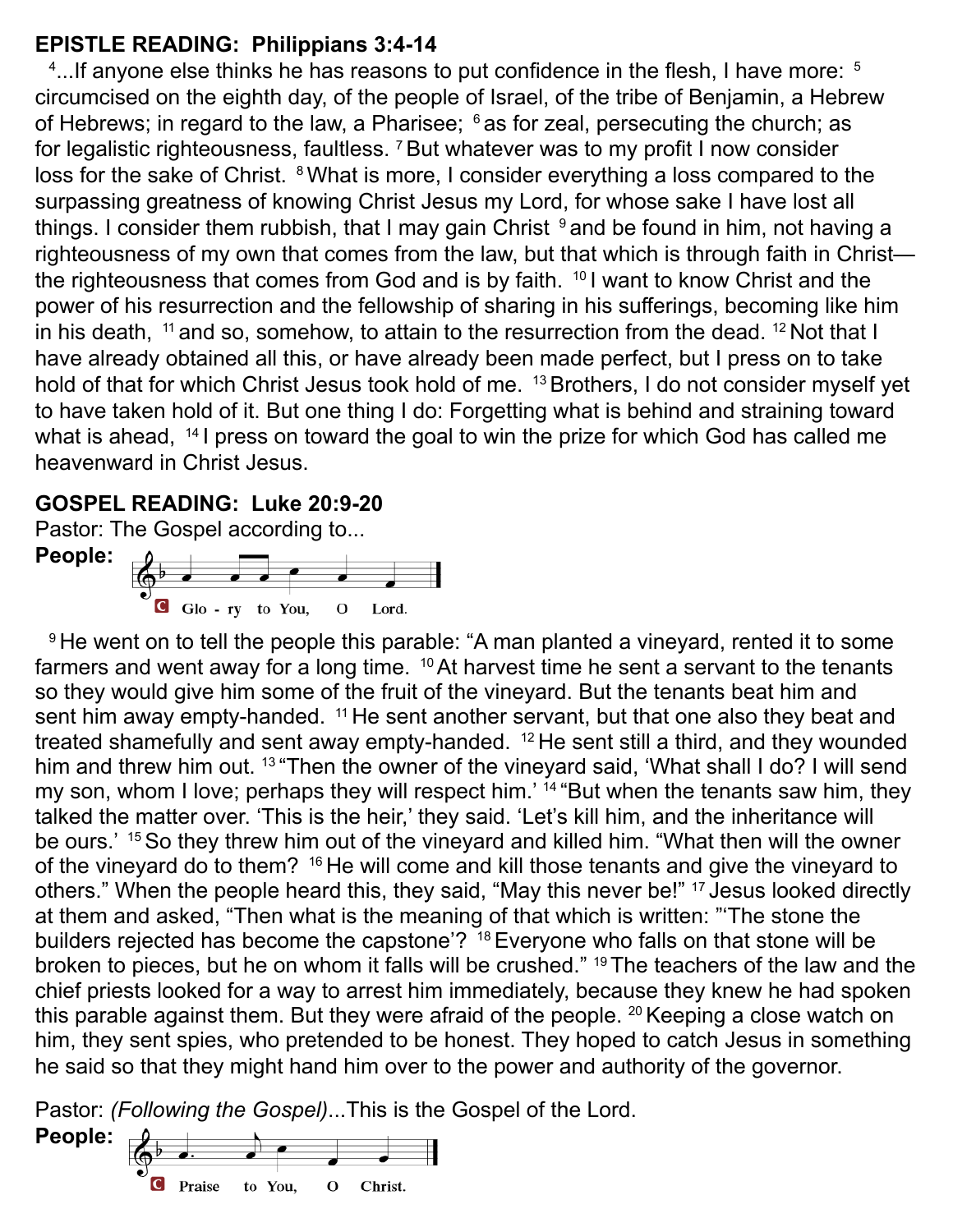**SONG: "There is a Redeemer"** *(Keith Green)*

**There is a Redeemer, Jesus, God's own Son, Precious Lamb of God, Messiah, Holy One. Thank You, O my Father, For giving us Your Son; And leaving Your Spirit 'Til the work on earth is done.**

**Jesus, my Redeemer, Name above all names, Precious Lamb of God, Messiah, hope for sinners slain. Thank You, O my Father, For giving us Your Son; And leaving Your Spirit 'Til the work on earth is done**

**When I stand in glory I will see His face, And there I'll serve my King forever, In that holy place. Thank You, O my Father, For giving us Your Son; And leaving Your Spirit 'Til the work on earth is done** *(C. Birdwing Music, Ears to Hear Music. Used by permission. CCLI #522460)*

#### **SERMON: Isaiah 43:16-21 "Are You Stuck Looking Back?"**

**HYMN: "Be Still, My Soul" (LSB #752)**

**Be still, my soul; the Lord is on your side; Bear patiently the cross of grief or pain; Leave to your God to order and provide; In ev'ry change He faithful will remain. Be still, my soul; your best your heav'nly Friend Through thorny ways leads to a joyful end.**

**Be still, my soul; your God will undertake To guide the future as He has the past. Your hope, your confidence let nothing shake; All now mysterious shall be bright at last. Be still, my soul; the waves and winds still know His voice who ruled them while He dwelt below.**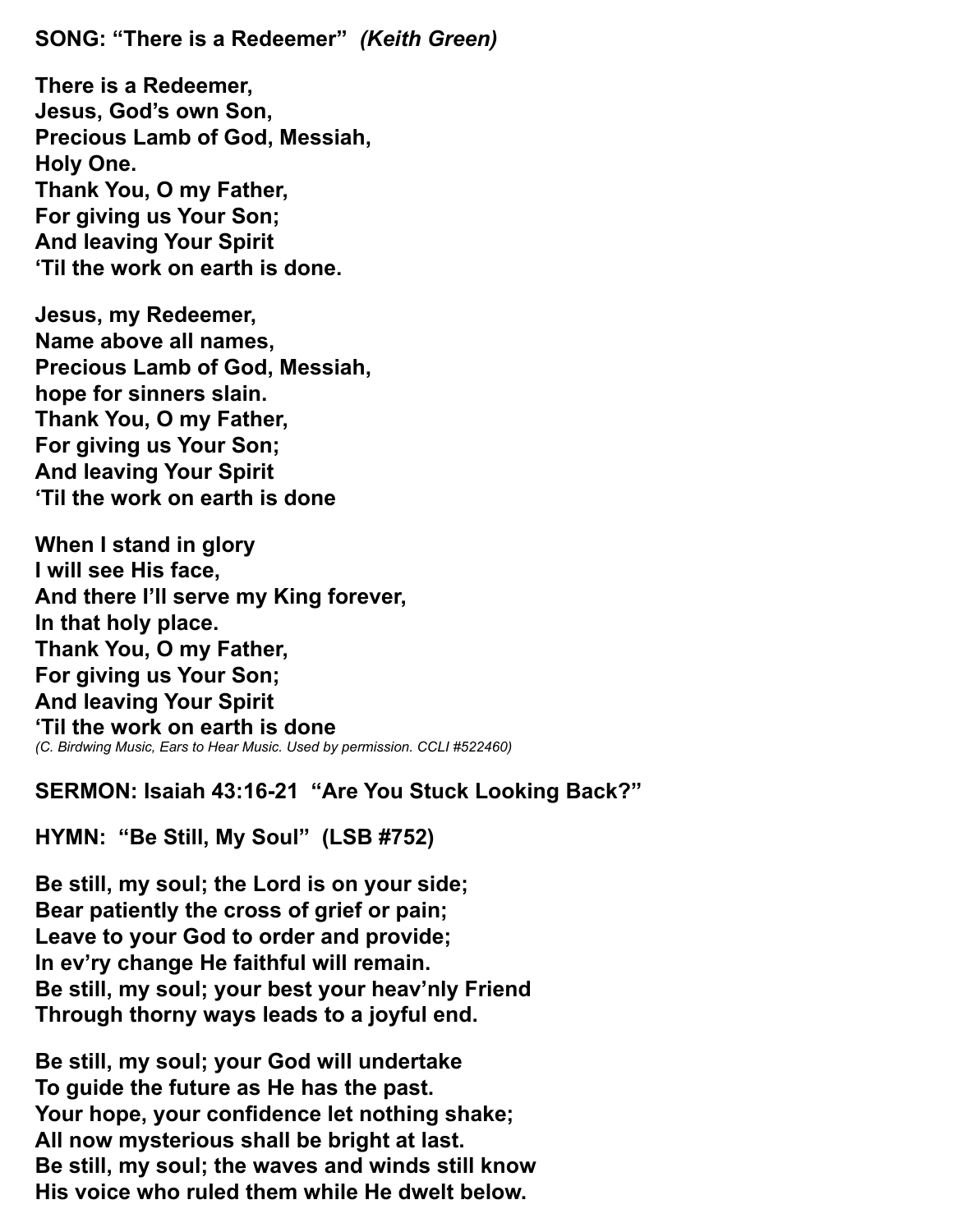**Be still, my soul; though dearest friends depart And all is darkened in this vale of tears; Then you will better know His love, His heart, Who comes to soothe your sorrows and your fears. Be still, my soul; your Jesus can repay From His own fullness all He takes away.**

**Be still, my soul; the hour is hast'ning on When we shall be forever with the Lord, When disappointment, grief, and fear are gone, Sorrow forgot, love's purest joys restored. Be still, my soul; when change and tears are past, All safe and blessed we shall meet at last.** *(Public Domain)*

#### **THE OFFERING**

#### **PRAYERS**

#### **THE LORD'S PRAYER**

**People: Our Father who art in heaven, Hallowed be Thy name; Thy kingdom come; Thy will be done on earth as it is in heaven; Give us this day our daily bread; And forgive us our trespasses, as we forgive those who trespass against us; And lead us not into temptation; But deliver us from evil; For thine is the kingdom and the power and the glory forever and ever. Amen.** 

## **CALL TO THANKS AND PRAISE**



**HYMN OF ADORATION:** *(Sung, LSB p. 161)*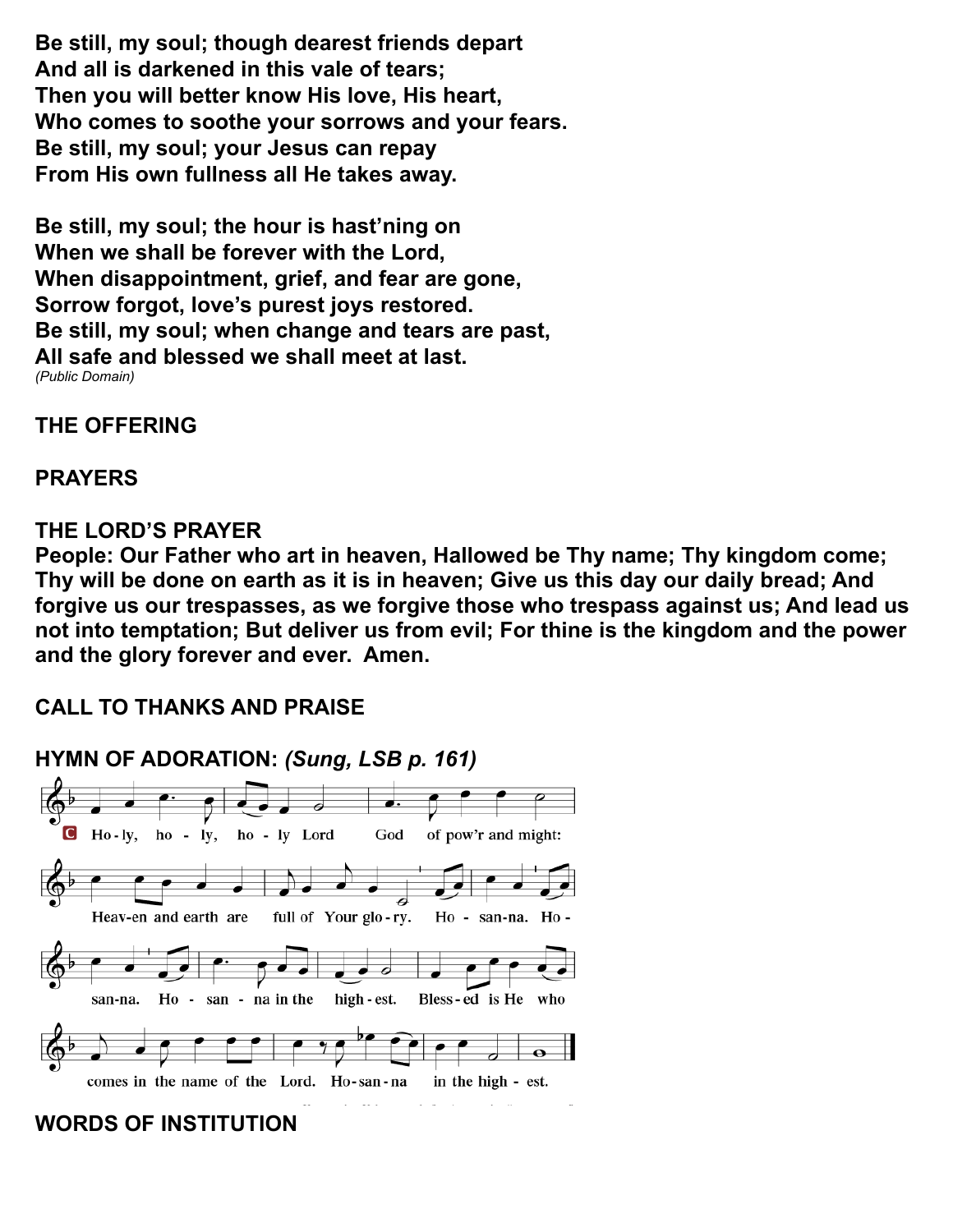IN THE SACRAMENT OF HOLY COMMUNION WE BELIEVE *our Lord Jesus Christ comes to us with His body and blood given and shed for the forgiveness of sins (Matt 26:26-28). In it we are united with him and with the whole Church. Baptized and confirmed Christians who believe, by the guidance of the Holy Spirit, that Christ's body and blood are present in the bread and wine of the Sacrament, who acknowledge their sin, set aside any refusal to forgive (Matt 6:15), are sorry, repent (Mark 1:15) and look to Christ alone for forgiveness and strength to live the new life, are welcome to eat and drink at the Lord's table in remembrance of Him. (1 Cor 11:25-25) You may register for Communion as the Friendship Folder is passed to you in the pew. If you have any questions, please speak to the Pastor or a Lay Minister before communing.*

## **DISTRIBUTION OF THE LORD'S SUPPER**

*(Instrumental music during Communion)*

## **BENEDICTION**

**SONG: "Jesus, Your Name"** *(Morris Chapman/Clair Cloninger)*

**Jesus, Your name is power, Jesus, Your name is might. Jesus, Your name will break ev'ry stronghold; Jesus, Your name is life.**

**Jesus, Your name is healing, Jesus, Your name gives sight. Jesus, your name will free ev'ry captive; Jesus, Your name is life.**

**Jesus, Your name is holy, Jesus, Your name brings light. Jesus, Your name above ev'ry other, Jesus, Your name is life.** *(C. 1990 Word Music. Used by permission. CCLI #522460)*

## **ANNOUNCEMENTS + POSTLUDE**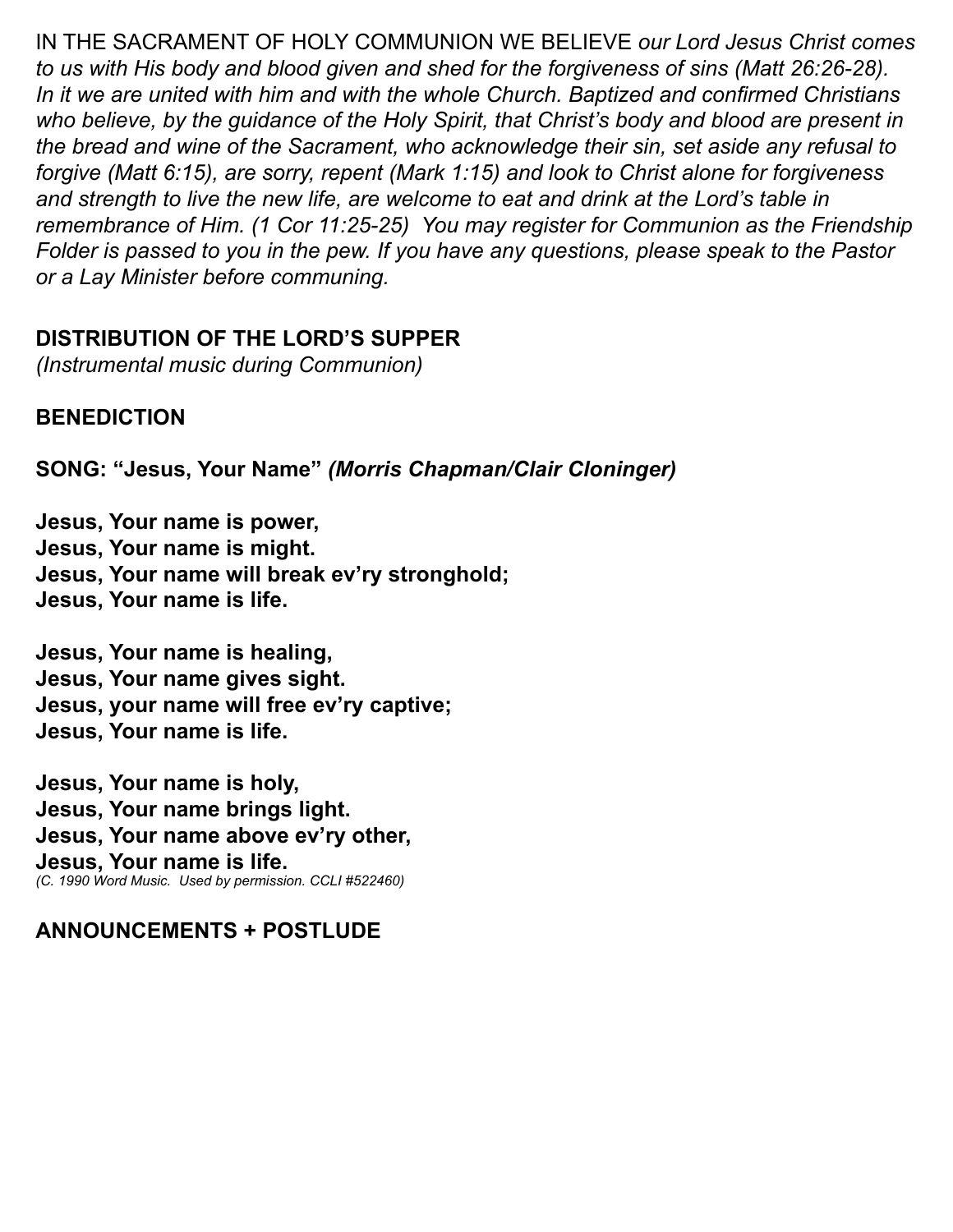#### **PRAYER MINISTRY**

*Please include the following friends and happenings in your personal prayers*

*For God's Blessing On Their Medical Treatment* - Richard St Martin

*Our Home bound & Those In Care Centers* - Pat Hibben - John Arne - Vera Marko - Lillian Prok - Jerry & Sharon Bliven - Lorraine McKay - Marion Michalik - Stan Cherveny - Ed Simmons

#### *Our Local & Global Mission Ministries*

-Rev Dr. Dan & Dr. Joan Jastram, Northern Asia (Recipients of our "Together In Mission")

-Rev. Blidi Minely, Liberia, Africa (Recipient of our "Care Barrels")

#### *Local & Global Concerns*

-For Health & Safety in this COVID 19 Pandemic

-For a spirit of unity and Godliness among the leadership of The United States of America and President Biden

This Week's Birthdays - 03-Apr Erika Allgood - 04-Apr Hope Crawford



# *2022 Lent Series Holy Emmanuel*

Each Lent we remember the events that took place during the last week of Jesus' life leading up to the cross. The season of Lent isn't just a history lesson though. Those events tell us something about the Savior of the world, and the life we live when we trust in Jesus for forgiveness and salvation.

Come and join us this Lent as we look at Jesus' life, and find new meaning for our own lives under the theme: "Midweek Meditations."

| Mother" | 4/6/22          | ∟ent V           | John 19:25-27 "Behold Your Son. Behold Your                     |
|---------|-----------------|------------------|-----------------------------------------------------------------|
| 4/14/22 | Maundy Thursday | Matthew 26:17-30 | "The King's Feast" or "The Only"<br>Passover That Didn't Work!" |
| 4/15/22 | Good Friday     | Misc. passages   | "Love Hurts"                                                    |

# Join us for Easter Worship

4/14/22 Maundy Thursday 6:30 PM With Communion Matthew 26:17-30 "The King's Feast" or "The Only Passover That Didn't Work!"

> 4/15/22 Good Friday 6:30 PM Misc. passages "Love Hurts"

4/17/22 Easter Sunday 9:30 AM With Communion Luke 24:1-12 "No Need to Figure Things Out!" Easter Breakfast will follow service

**Adult Bible Class: Meets on Sundays at 8:30am-9:15am. Meets on Sundays at 8:30am-9:15am. Also meets on Tuesdays at 11am-noon. Also meets on Tuesdays at 11am-noon. Location: Church fellowship hall. Location: Church fellowship hall. Adult Bible Class: Adult Bible Class:**<br> **Adult Bible Class: Meets on Tuesuays at Fiam-Noon.**<br>Leoction - Church followskin hell **Also meets on Tuesdays at 11am-noon. Also meets on Tuesdays at 11am-noon. Meets on Sundays at 8:30am-9:15am.** 

**BIBLE STUDY OPTIONS** 

Topic: Both classes are the same. 4/17/22 Easter Sunday 9.30 AM We are studying the book of Ester **The Contract of the State of The Contract of The Contract of The Contract of The Contract of The Contract of The Contract of The Contract of The Contract of The Contract of The Contract o**